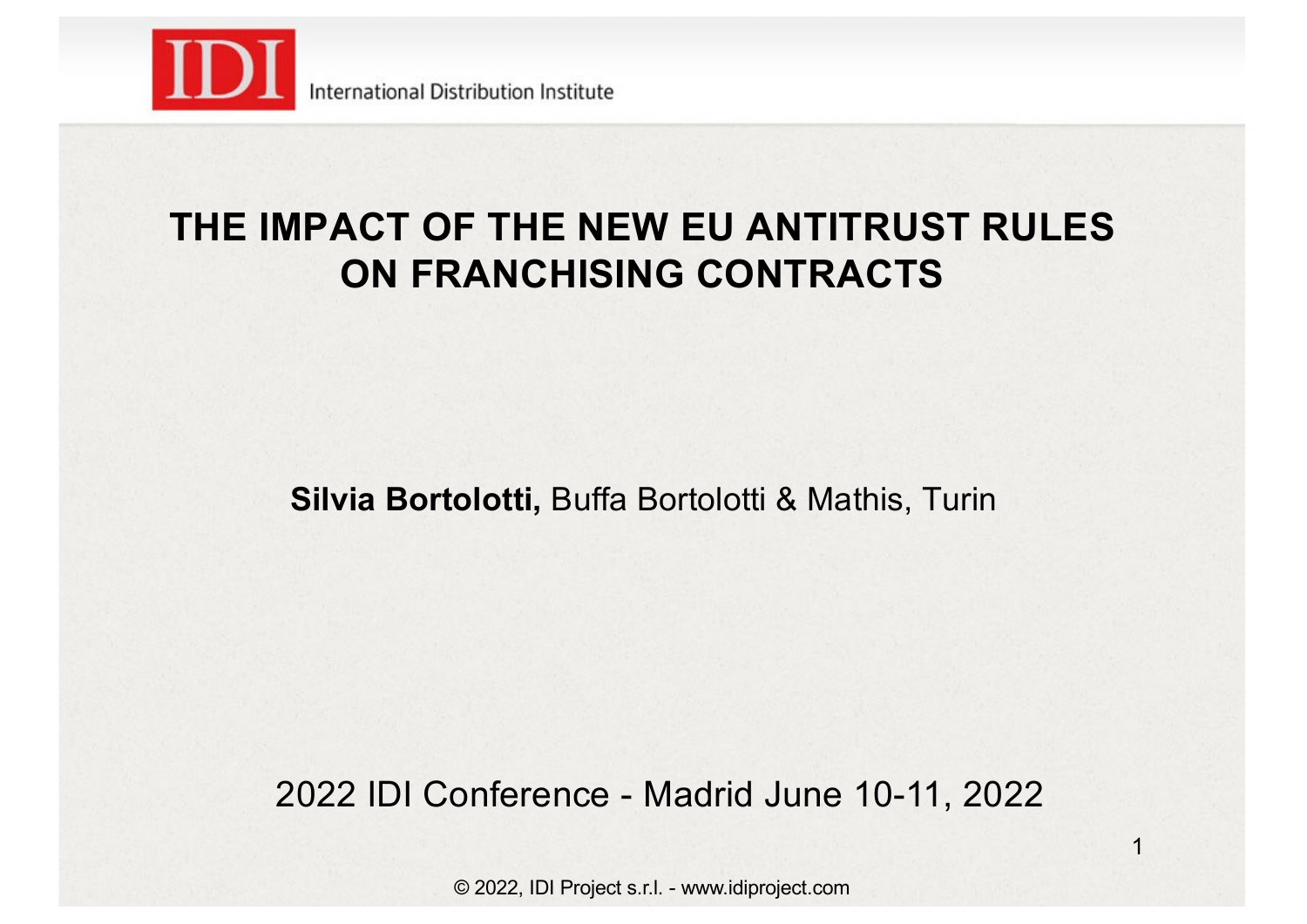

# **SUMMARY**

- Dual distribution
- Franchisor providing online intermediation services to its franchisees
- Territorial restrictions:
	- Selective system
	- Exclusive system
- New definition of active sales
- Online restrictions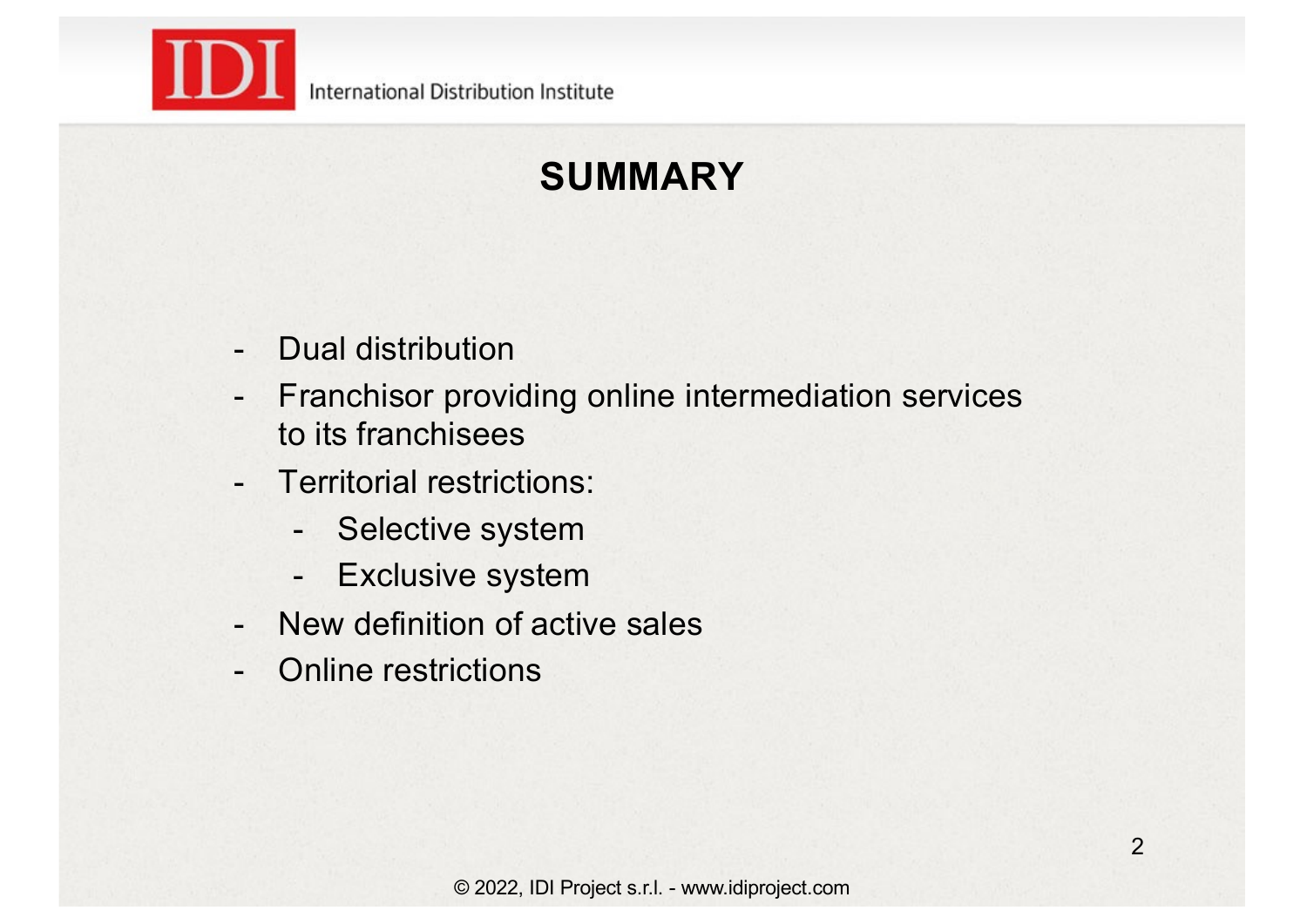

## **DUAL DISTRIBUTION IN FRANCHISING (1)**

### Art. 2.4 of Reg. 330/2010 and of Reg. 720/2022:

Vertical agreements between franchisor and franchisees:

- are typically non-reciprocal and
- are exempted because they are competitors at the downstream level, but not at the upstream level

#### New Art. 2.5 of Reg. 720/2022:

In order to be exempted, the exchange of information between the supplier and the buyer must be:

- either directly related to the implementation of the vertical agreement or
- necessary to improve the production or distribution of the contract goods or services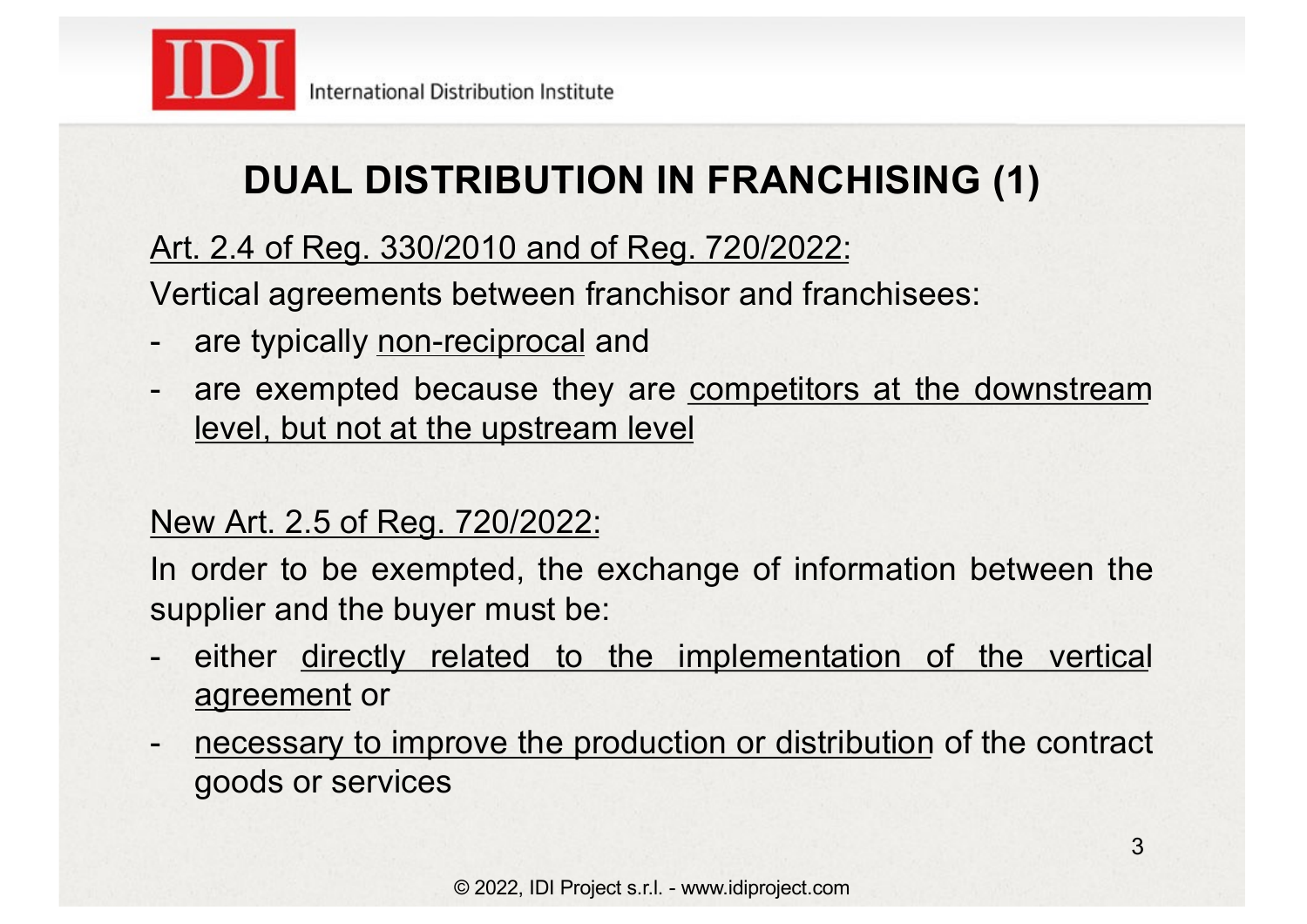

## **DUAL DISTRIBUTION IN FRANCHISING (2)**

Information that is likely to fulfill the two conditions (VGL 99):

- technical information
- logistical information
- customer purchases, preferences, feedback, if not restrictive
- selling price
- recommendations or maximum reselling price, if not restrictive
- marketing, promotional campaigns, new products
- performance-related information, even of other buyers, with limitations; volume or value of the buyer's sales vs competing goods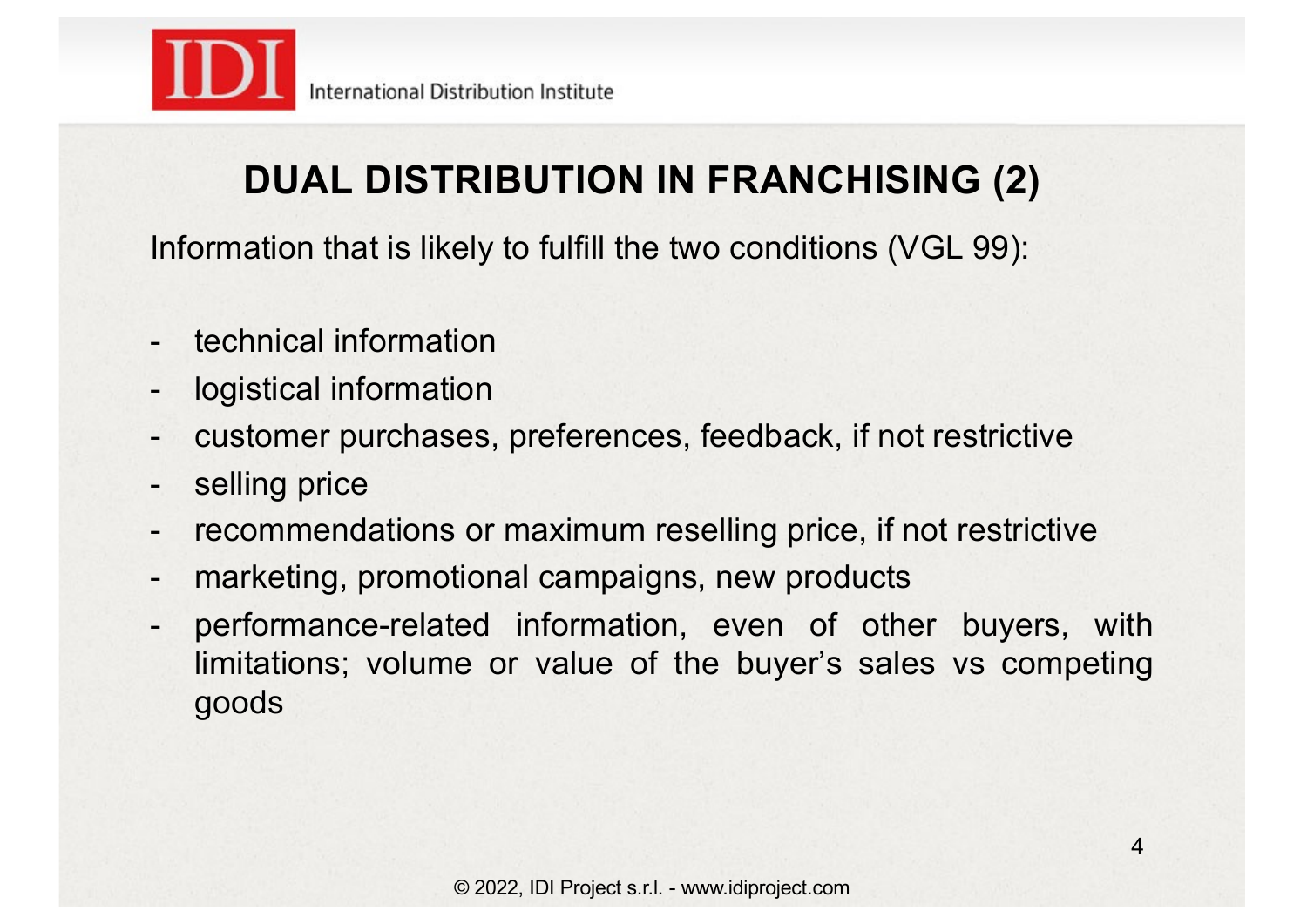

## **DUAL DISTRIBUTION IN FRANCHISING (3)**

Information that is unlikely to fulfill the two conditions (VGL 100):

- future selling/reselling price applicable downstream
- information on identified end users, if not necessary to:
	- specific needs, e.g. special conditions, adaptations, loyatly programs, after-sale service
	- monitoring compliance with selective or exclusive distribution agreements
- information on goods sold by buyer under its own brand, if not produced by the seller/manufacturer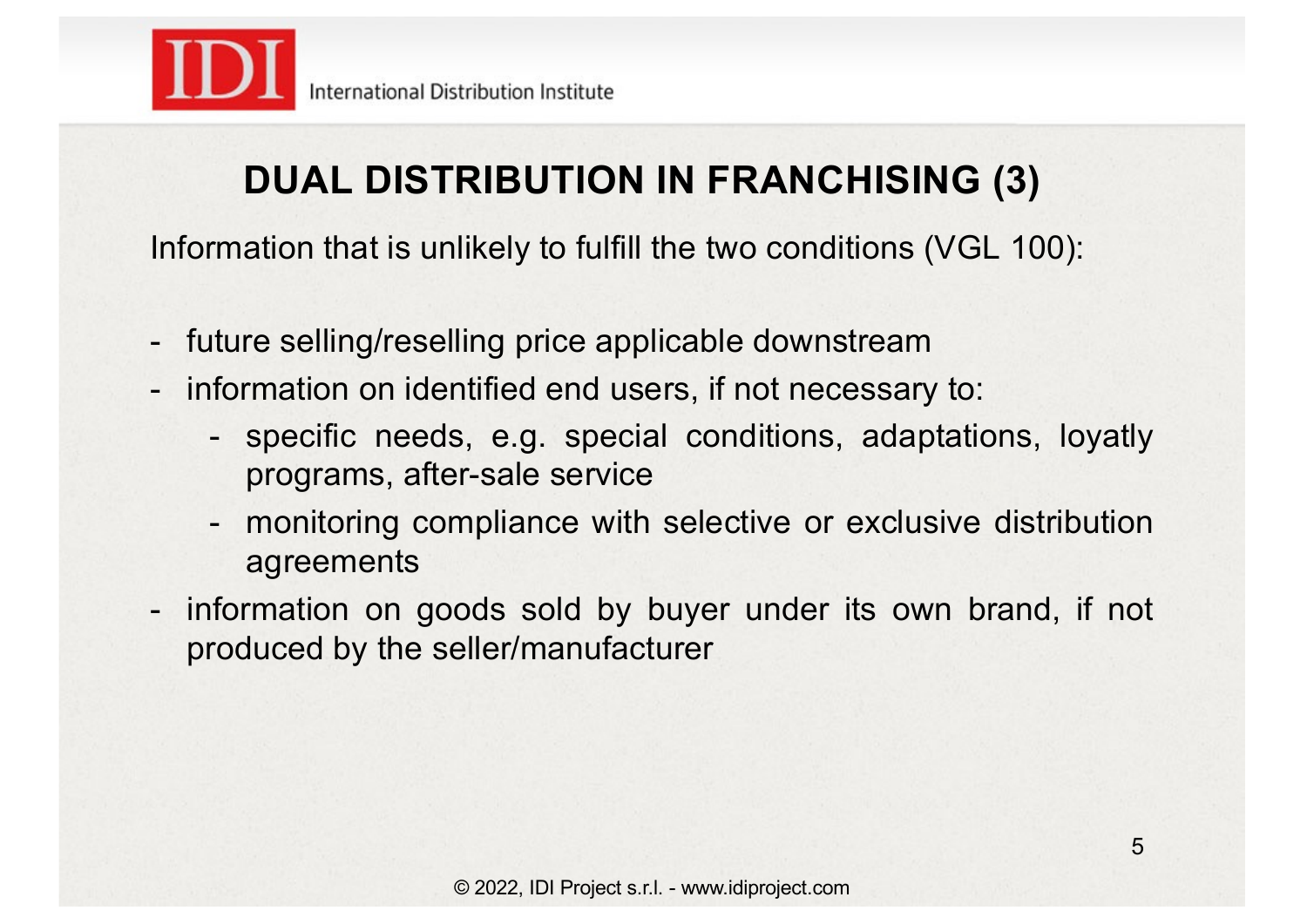

## **DUAL DISTRIBUTION IN FRANCHISING (4)**

In franchise agreements, the exchange of information is often justified by the need to keep and maintain a uniform business model across the franchise network (VGL 98)

CONSEQUENCES, in case the exchange of information does not fulfill the two conditions (VGL 102-103):

- individual assessment
- possible application of the De Minimis Notice
- the other provisions of the vertical agreement can still benefit from the exemption

Taking precautions to minimize risks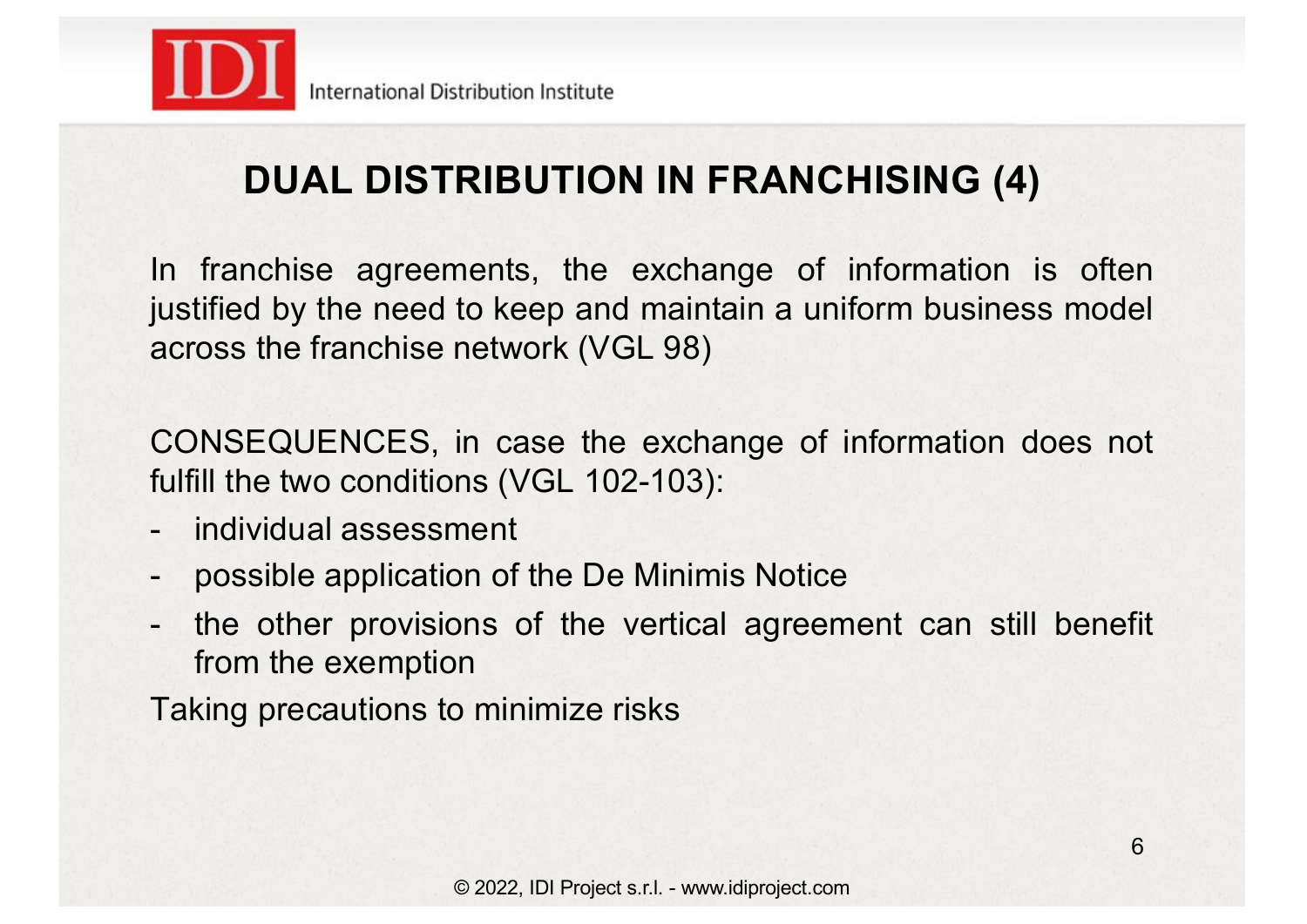

### **FRANCHISOR ACTING AS ONLINE INTERMEDIATION SERVICE PROVIDER**

Franchisor allowing and facilitating sales between its franchisees and end-users on its own platform which - at the same time - is selling the same products though the platform in competition with the franchisees (hybrid function).

In principle, it cannot benefit from the exceptions on dual distribution (Articles 2.6 and 2.4 VBER), with the consequences previously indicated.

If there is no restriction by object or significant market power (in the relevant market for the provision of online services for such goods and services), it is unlikely that the Commission will prioritize enforcement action (VGL 109)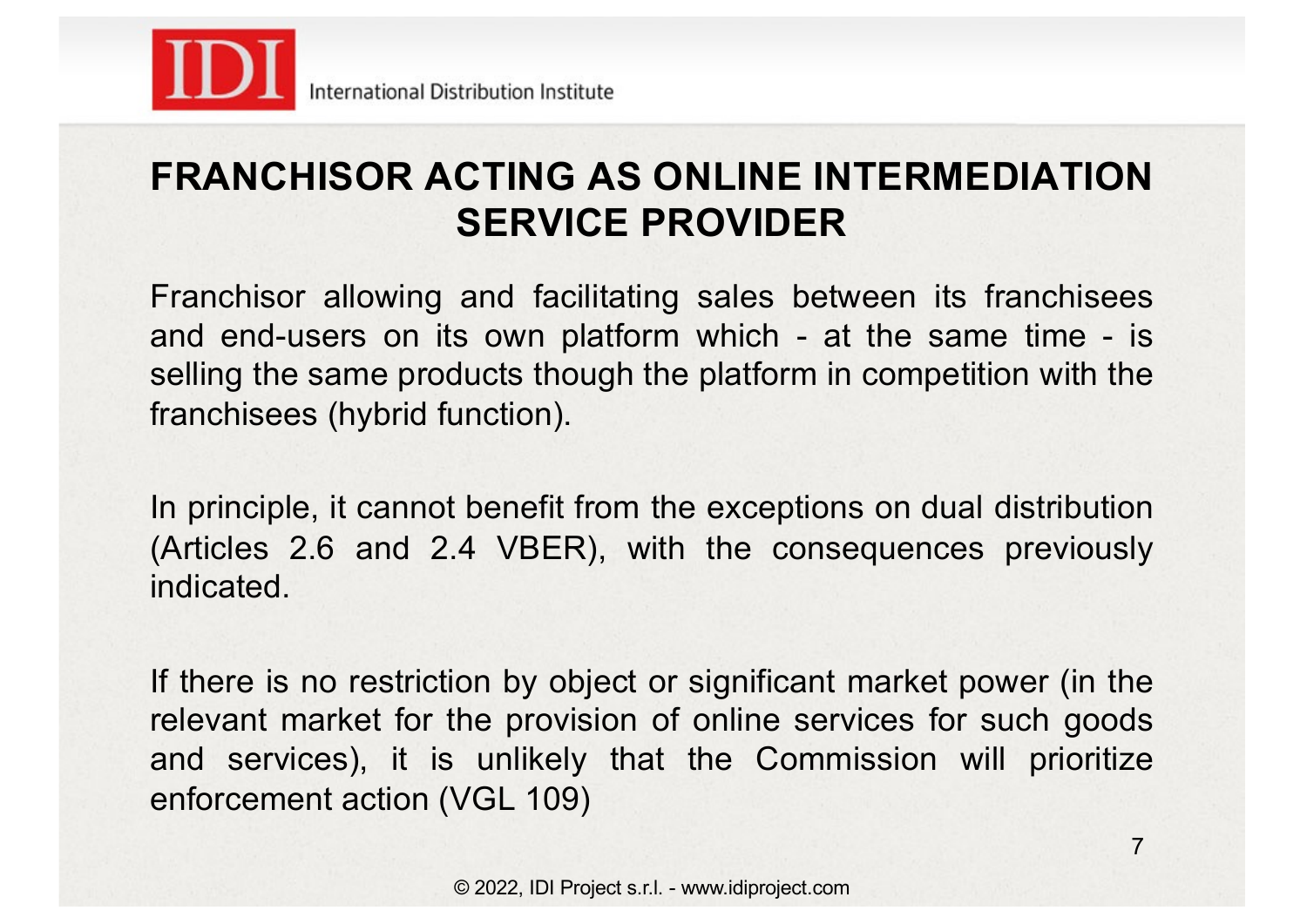

### **VERTICAL RESTRAINTS IN FRANCHISE AGREEMENTS**

Franchise agreements, due to their specific characteristics, in most cases fall outside the scope of Article 101(1) of the Treaty (VGL 166, Pronuptia); even in the framework of the VBER those specificities are taken into account, e.g.:

- ok, non compete obligation (mono-brand) and extended to the duration of the franchise agreement (already before)
- ok, other provisions necessary for maintaining the uniformity of the network (already before)
- Importance of the transfer of know-how, e.g. for post-term non compete obligation (already before)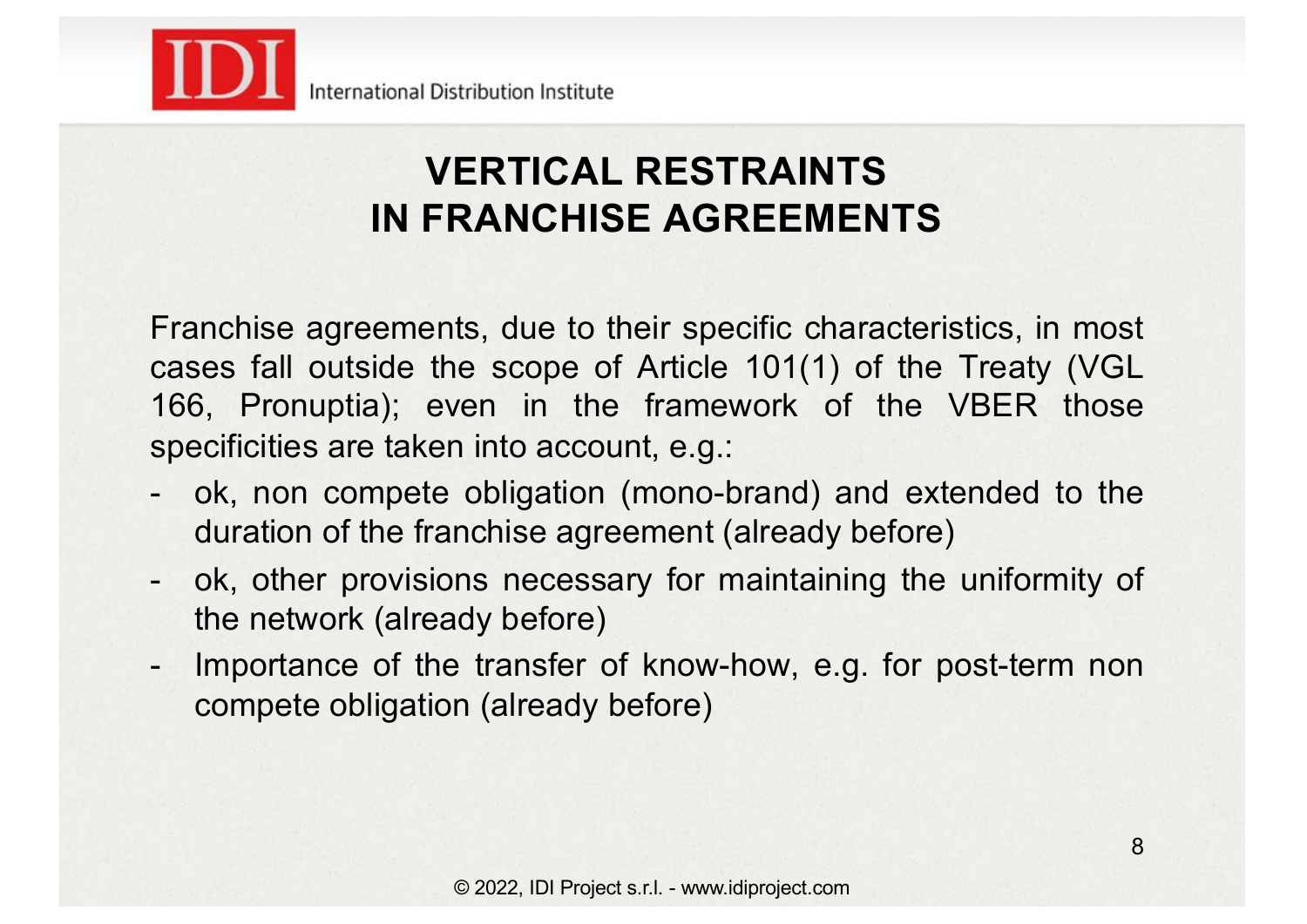

## **TERRITORIAL RESTRICTIONS**

Depending on the distribution model chosen by the franchisor (e.g. selective or exclusive), the relevant rules on territorial restriction will apply (VGL § 167).

1) What is a selective franchise system?

«(..) a franchise agreement that results in a closed network, where the franchisees are prohibited from selling to non-franchisees, must be assessed under the principles applicable to selective distribution».

2) What is an exclusive franchise system?

«(..) a franchise agreement that (..) grants territorial exclusivity and protection from active sales by other franchisees must be assessed under the principles applicable to exclusive distribution».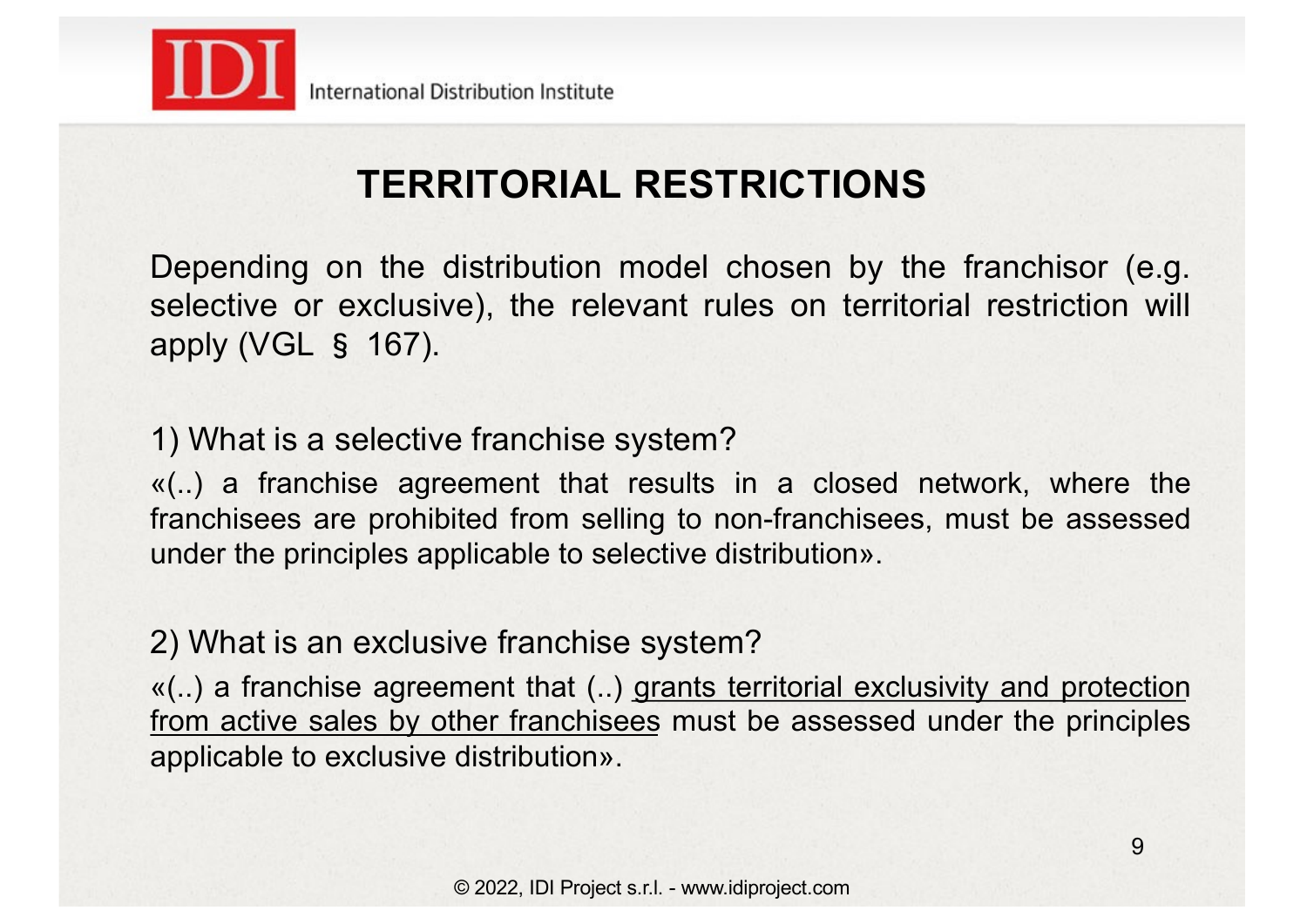

## **TERRITORIAL RESTRICTIONS SELECTIVE NETWORK (1)**

### Art. 4.1, (c) Reg. 720/2022:

- Franchisees (and customers?) can be restricted from making ACTIVE sales to exclusive territories (allocated to other buyers or to the supplier) outside the franchise/selective system;
- Franchisees (and customers?) can be restricted from making ACTIVE and PASSIVE sales to non-authorised resellers within the franchise/selective system;
- Franchisees must remain free to make ACTIVE and PASSIVE sales to any other authorised franchisee at all levels, as well as to end-users within the system;
- Possible protection from the outside to non-authorised franchisees;
- Possible restriction for the wholesalers (master fr. ?) to sell to end users (already before);
- Possible location clause (already before, not covering online sales).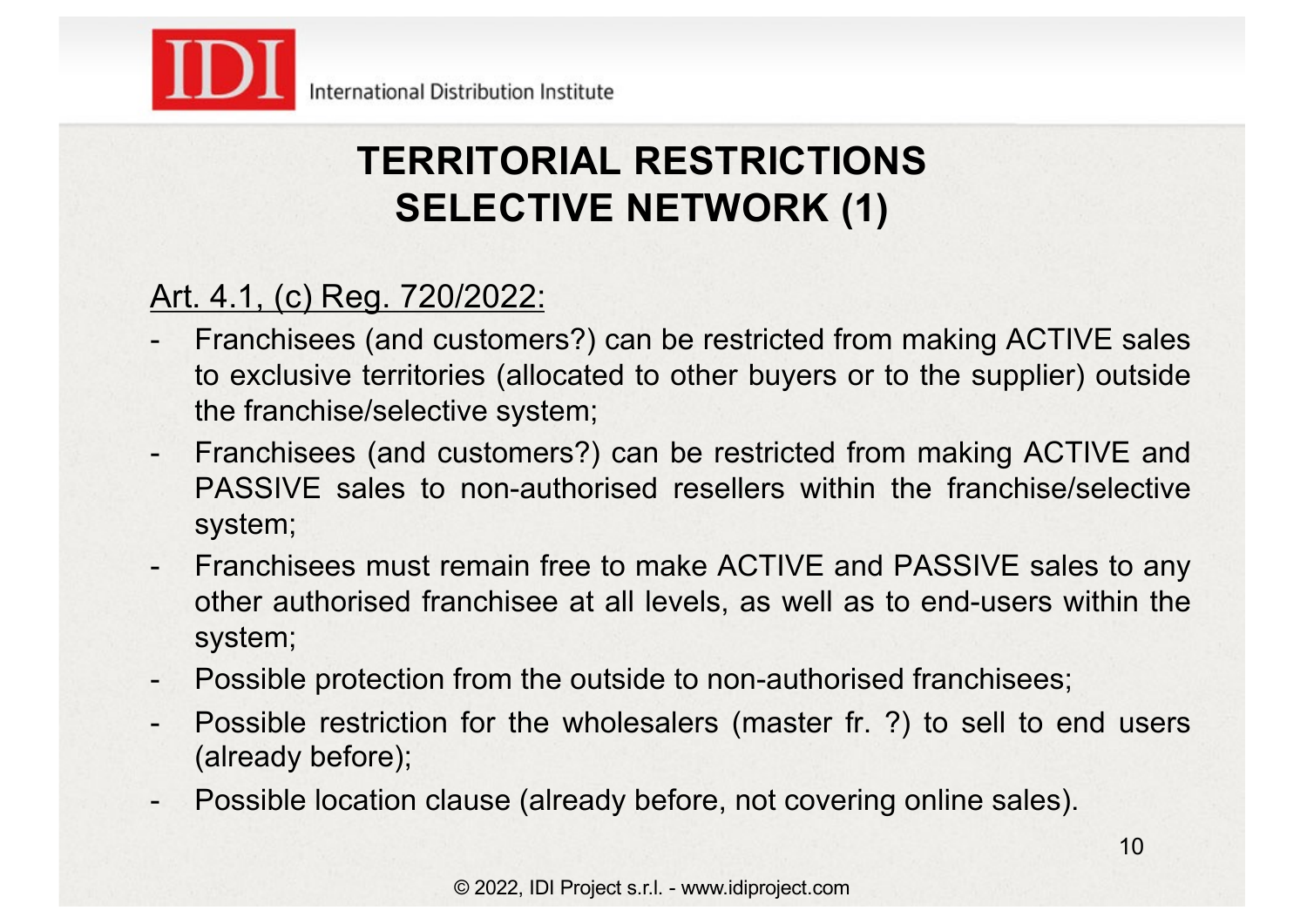

## **TERRITORIAL RESTRICTIONS SELECTIVE NETWORK (2)**

Possible critical issues:

- Which territory is covered by the franchise system?
- Reservation of a territory for future expansion of the franchise/selective system
- Coordination with different distribution channels on other territories
- Prohibition to merge exclusive and selective systems, e.g.:
	- franchisees supplied from one master in a specific territory;
	- territorial protection granted to the franchisee in the framework of a selective franchise system

Essential to have a good and coordinated strategy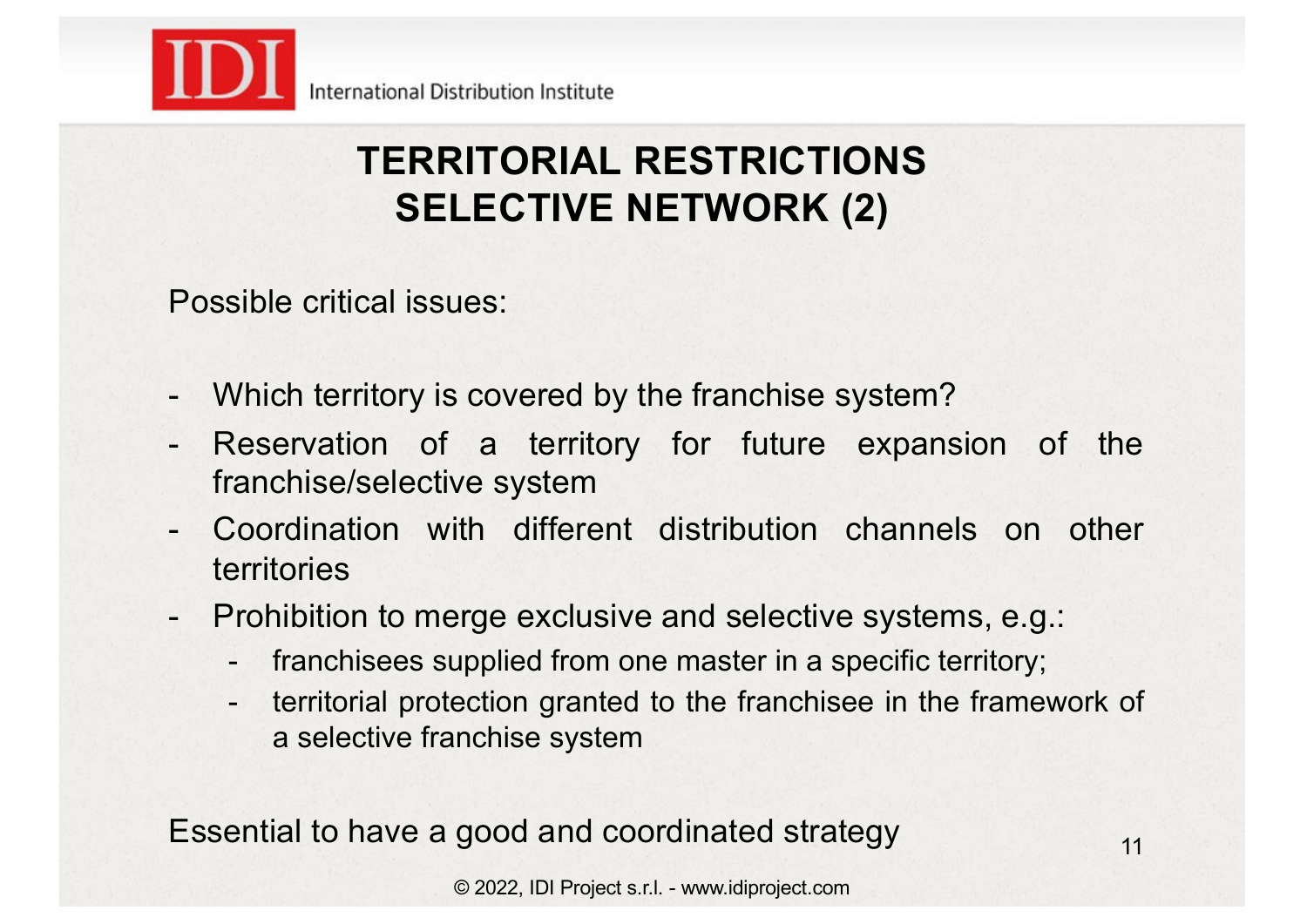

### **TERRITORIAL RESTRICTIONS EXCLUSIVE SYSTEM**

#### Art. 4.1 (b) Reg. 720/2022:

- Franchisees (and customers?) can be restricted from making ACTIVE sales to other exclusive franchisees as well as to other exclusive «buyers» or to an exclusive territory allocated to the supplier;
- Franchisees (and customers?) can be restricted from making ACTIVE and PASSIVE sales to non-authorised resellers of a possible selective system;
- Possible location clause (already before, not covering online sales);
- Possible protection from ACTIVE SALES in the exclusive territory of the franchisee from the outside;
- Shared exclusivity: no more than 5 franchisees active and passive sales to be left free among them.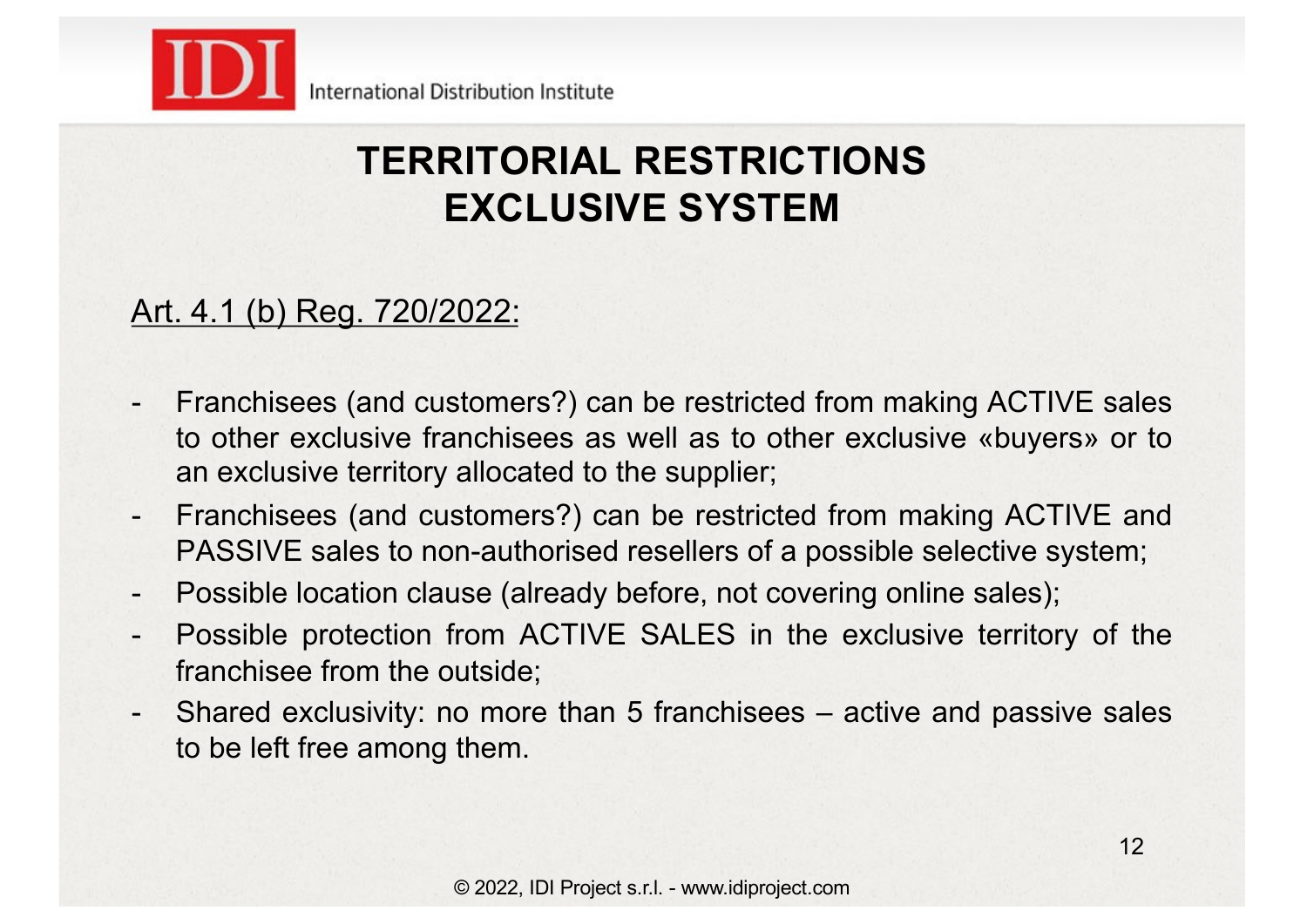

### **NEW DEFINITION OF ACTIVE SALES**

#### Broader definition of 'active sales': Art. 1.1 (l) Reg. 720/2022:

«'active sales' means actively targeting customers by visits, letters, emails, calls or other means of direct communication or through targeted advertising and promotion, offline or online, for instance by means of **print or digital media, including online media, price comparison services or advertising on search engines targeting customers in particular territories or customer groups**, operating a **website with a top-level domain corresponding to particular territories**, or **offering on a website languages that are commonly used in particular territories**, where such languages are different from the ones commonly used in the territory in which the buyer is established»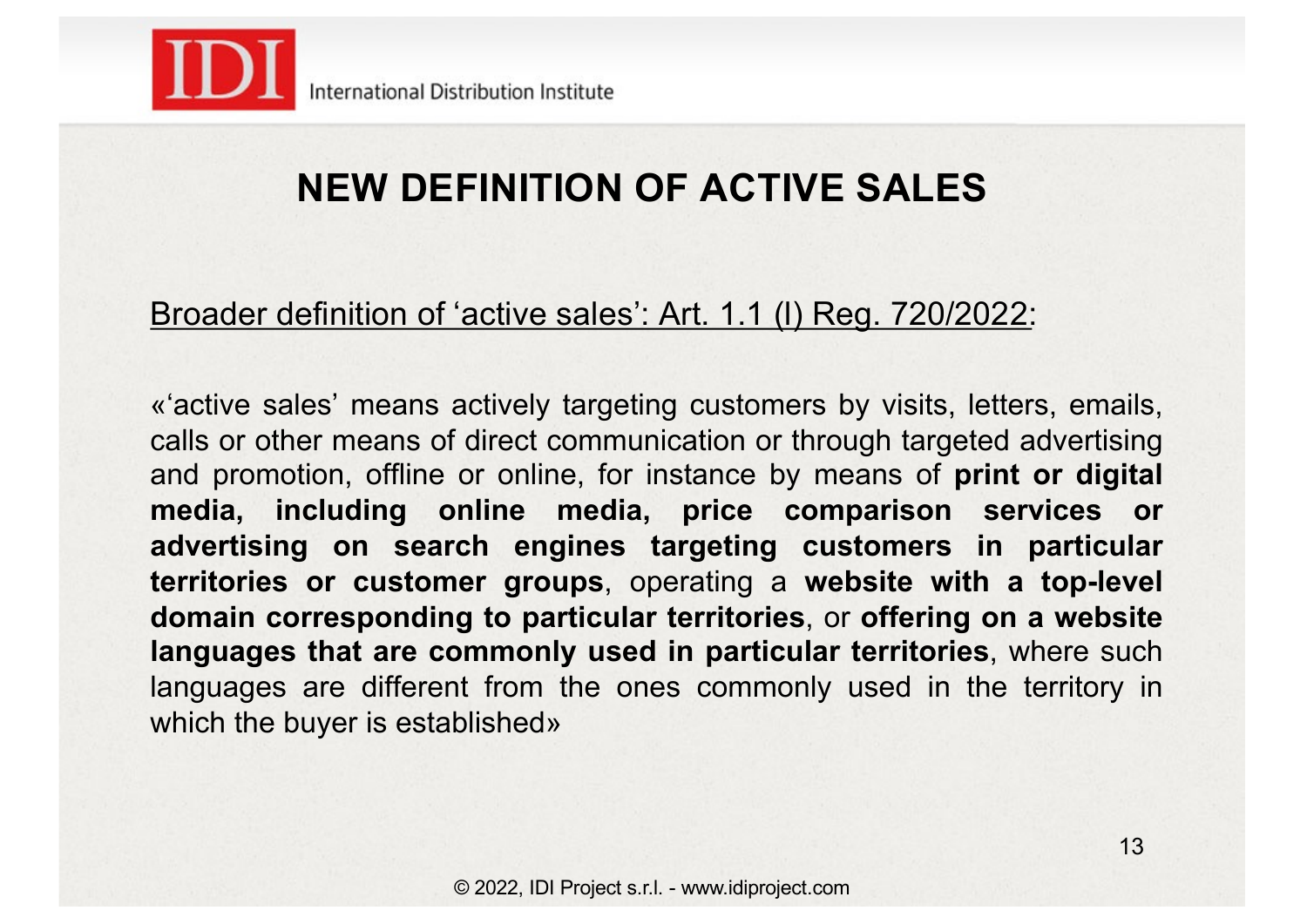

## **NEW DEFINITION OF 'ONLINE RESTRICTIONS'**

### Art. 4.1 (e) Reg. 720/2022; VGL § 203 ss.:

Vertical agreements which directly or indirectly have as their object:

«the prevention of the effective use of the internet by the buyer or its customers to sell the contract goods or services, as it restricts the territory into which or the customers to whom the contract goods or services may be sold within the meaning of points (b), (c) or (d), without prejudice to the possibility of imposing on the buyer:

(i) other restrictions of online sales; or

(ii) restrictions of online advertising that do not have the object of preventing the use of an entire online advertising channel;»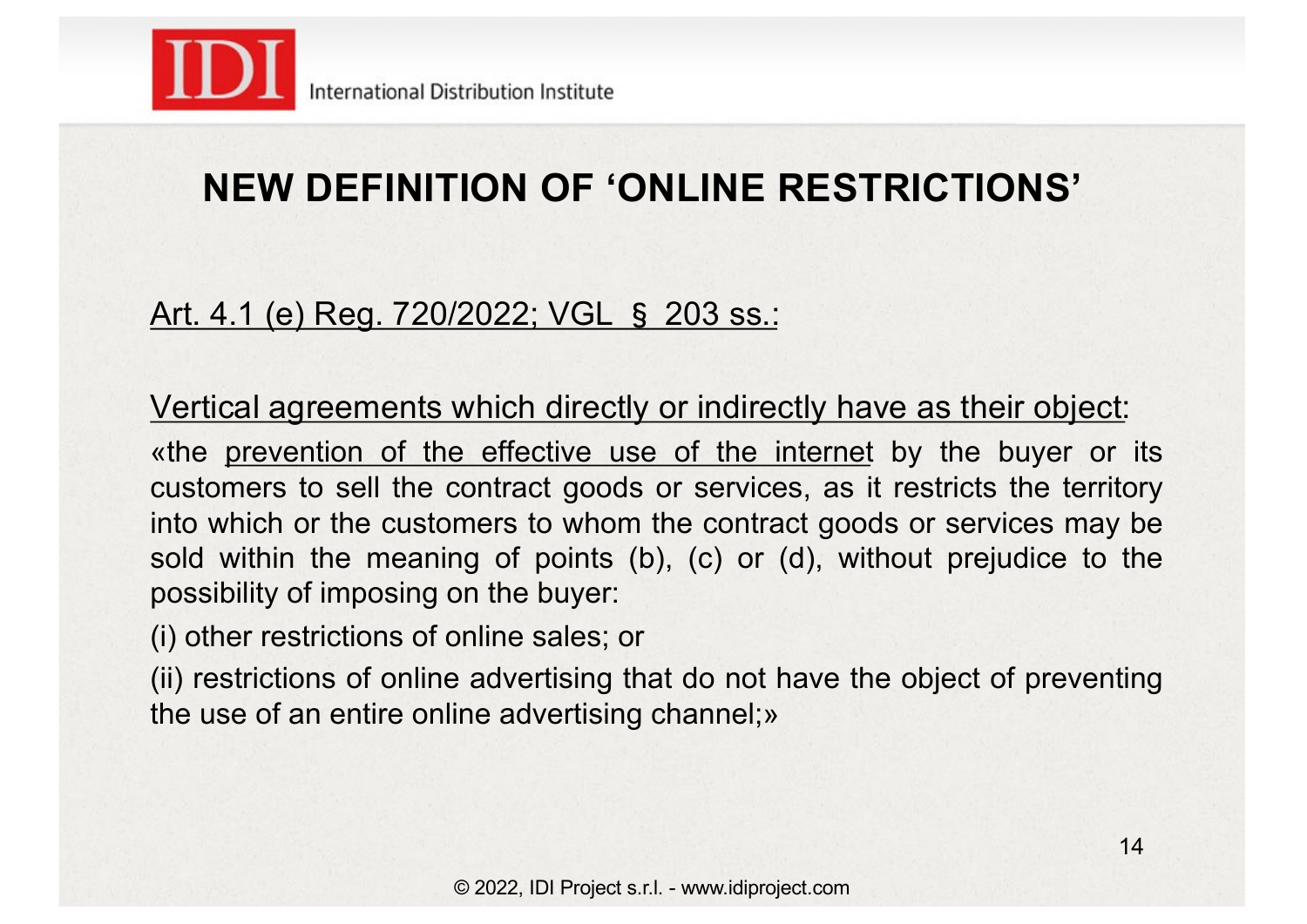

## **'ONLINE RESTRICTIONS' ADMITTED**

Specific restrictions allowed, subject to certain conditions (VGL § 207 ss.)

- Quality standards on online sales
- Prohibition to sell in specific marketplaces
- Having one or more brick & mortar shops or showrooms
- Selling a minimum quantity of products offline (objective criteria)
- Charge a different wholesale price for online and offline sales (for different investments and costs)

Always, however, with attention to the cumulative effect of the restrictions